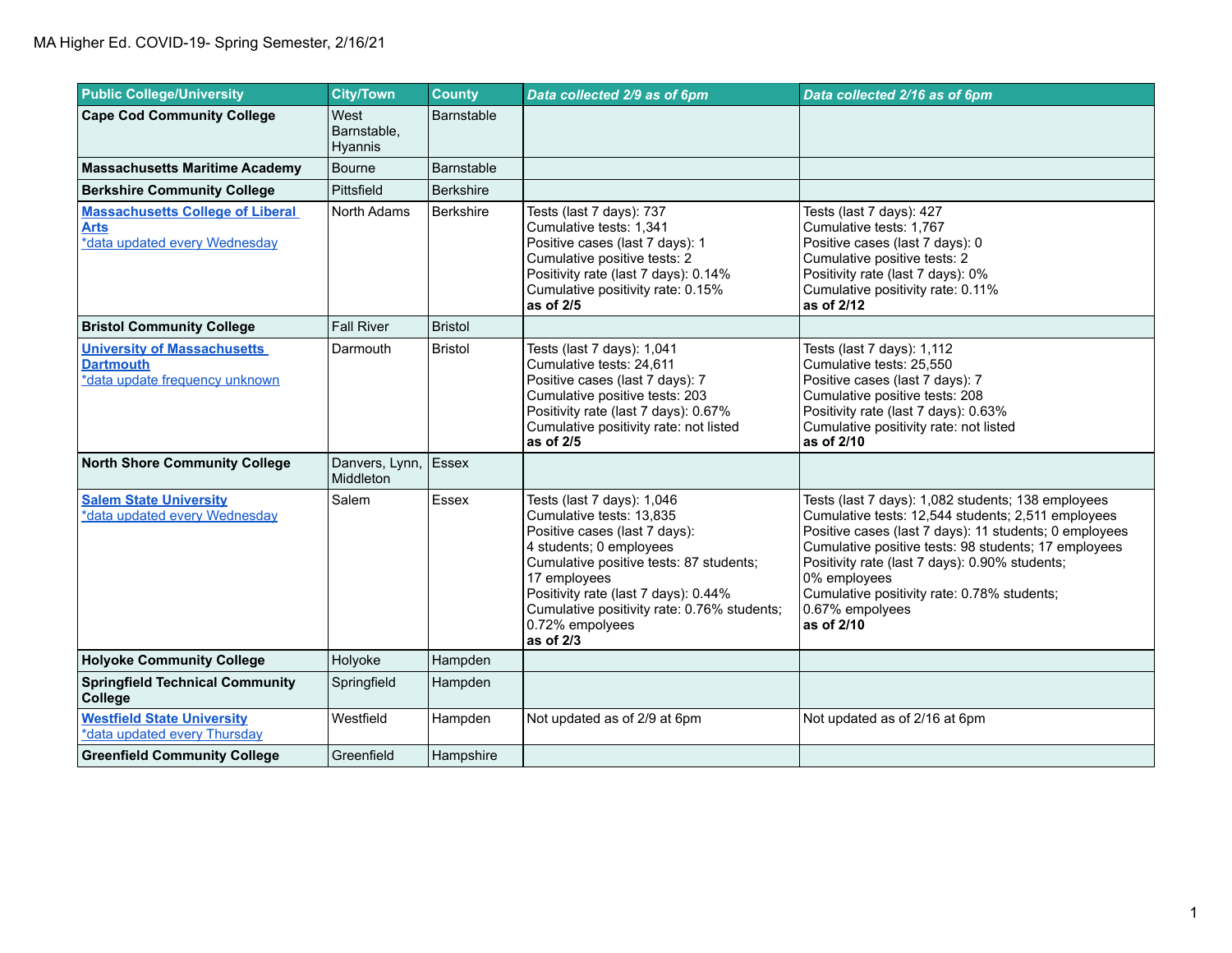| <b>Public College/University</b>                                            | <b>City/Town</b>                     | <b>County</b>    | Data collected 2/9 as of 6pm                                                                                                                                                                                                                                   | Data collected 2/16 as of 6pm                                                                                                                                                                                                                            |
|-----------------------------------------------------------------------------|--------------------------------------|------------------|----------------------------------------------------------------------------------------------------------------------------------------------------------------------------------------------------------------------------------------------------------------|----------------------------------------------------------------------------------------------------------------------------------------------------------------------------------------------------------------------------------------------------------|
| <b>University of Massachusetts Amherst</b><br>*data updated daily           | l Amherst                            | Hampshire        | Tests (last 7 days): not listed<br>Cumulative tests: 242,090<br>Positive cases (last 7 days): 9<br>Cumulative positive tests: 1,265<br>Positivity rate (last 7 days): 2.5%<br>Cumulative positivity rate: 0.53%<br>as of 2/9                                   | Tests (last 7 days): not listed<br>Cumulative tests: 260,040<br>Positive cases ("new"): 8<br>Cumulative positive tests: 1,597<br>Positivity rate (last 7 days): 1.89%<br>Cumulative positivity rate: 0.62%<br>as of 2/16                                 |
| <b>Framingham State University</b><br>*data updated every Thursday          | Framingham                           | Middlesex        | Tests (last 7 days): 707<br>Tests (last 30 days): 2,141<br>Positive cases (last 7 days): 0<br>Positive tests (last 30 days): 11<br>Positivity rate (last 7 days): 0%<br>Cumulative positivity rate: 0.53%<br>as of $2/3$                                       | Tests (last 7 days): 1,106<br>Tests (last 30 days): 2,723<br>Positive cases (last 7 days): 2<br>Positive tests (last 30 days): 8<br>Positivity rate (last 7 days): 0.18%<br>Cumulative positivity rate: 0.30%<br>as of 2/9                               |
| <b>Middlesex Community College -</b><br><b>Bedford/Lowell</b>               | Bedford,<br>Lowell                   | <b>Middlesex</b> |                                                                                                                                                                                                                                                                |                                                                                                                                                                                                                                                          |
| <b>University of Massachusetts Lowell</b><br>*data update frequency unknown | Lowell                               | Middlesex        | Tests (last 7 days): 1,820 students; 419<br>faculty/staff; 33 other<br>Cumulative tests: 26,994<br>Positive cases (last 7 days): 6<br>Cumulative positive tests: 130<br>Positivity rate (last 7 days): 0.26%<br>Cumulative positivity rate: 0.48%<br>as of 2/6 | Not updated as of 2/16 at 6pm                                                                                                                                                                                                                            |
| <b>Massachusetts Bay Community</b><br>College                               | Wellesley,<br>Ashland,<br>Framingham | Norfolk          |                                                                                                                                                                                                                                                                |                                                                                                                                                                                                                                                          |
| <b>Bridgewater State University</b><br>*data updated every Wednesday        | Bridgewater                          | Plymouth         | Tests (1/27-2/3): 1,250<br>Cumulative tests: 21,918<br>Positive cases (1/27-2/3): 3 residents; 2<br>employees; 10 commuters<br>Cumulative positive tests: 243<br>Positivity rate (last 14 days): 1.2%<br>Cumulative positivity rate: 1.1%<br>$1/27 - 2/3$      | Tests (2/4-2/10): 1,300<br>Cumulative tests: 23,218<br>Positive cases (2/4-2/10): 9 residents; 1 employees;<br>8 commuters<br>Cumulative positive tests: 261<br>Positivity rate (last 14 days): 1.4%<br>Cumulative positivity rate: 1.1%<br>$2/4 - 2/10$ |
| <b>Massasoit Community College</b>                                          | <b>Brockton</b>                      | Plymouth         |                                                                                                                                                                                                                                                                |                                                                                                                                                                                                                                                          |
| <b>Northern Essex Community College</b>                                     | Haverhill                            | Plymouth         |                                                                                                                                                                                                                                                                |                                                                                                                                                                                                                                                          |
| <b>Bunker Hill Community College</b>                                        | <b>Boston</b>                        | <b>Suffolk</b>   |                                                                                                                                                                                                                                                                |                                                                                                                                                                                                                                                          |
| <b>Massachusetts College of Art</b><br>*data updated every Tuesday          | Boston                               | Suffolk          | Tests (last 7 days): not listed<br>Cumulative tests: 15,105<br>Positive cases (last 7 days): $<$ 5<br>Cumulative positive tests: 50<br>Positivity rate (last 7 days): not listed<br>Cumulative positivity rate: not listed<br>as of 2/2                        | Tests (last 7 days): not listed<br>Cumulative tests: 16,407<br>Positive cases (last 7 days): < 5<br>Cumulative positive tests: 55<br>Positivity rate (last 7 days): not listed<br>Cumulative positivity rate: not listed<br>as of 2/9                    |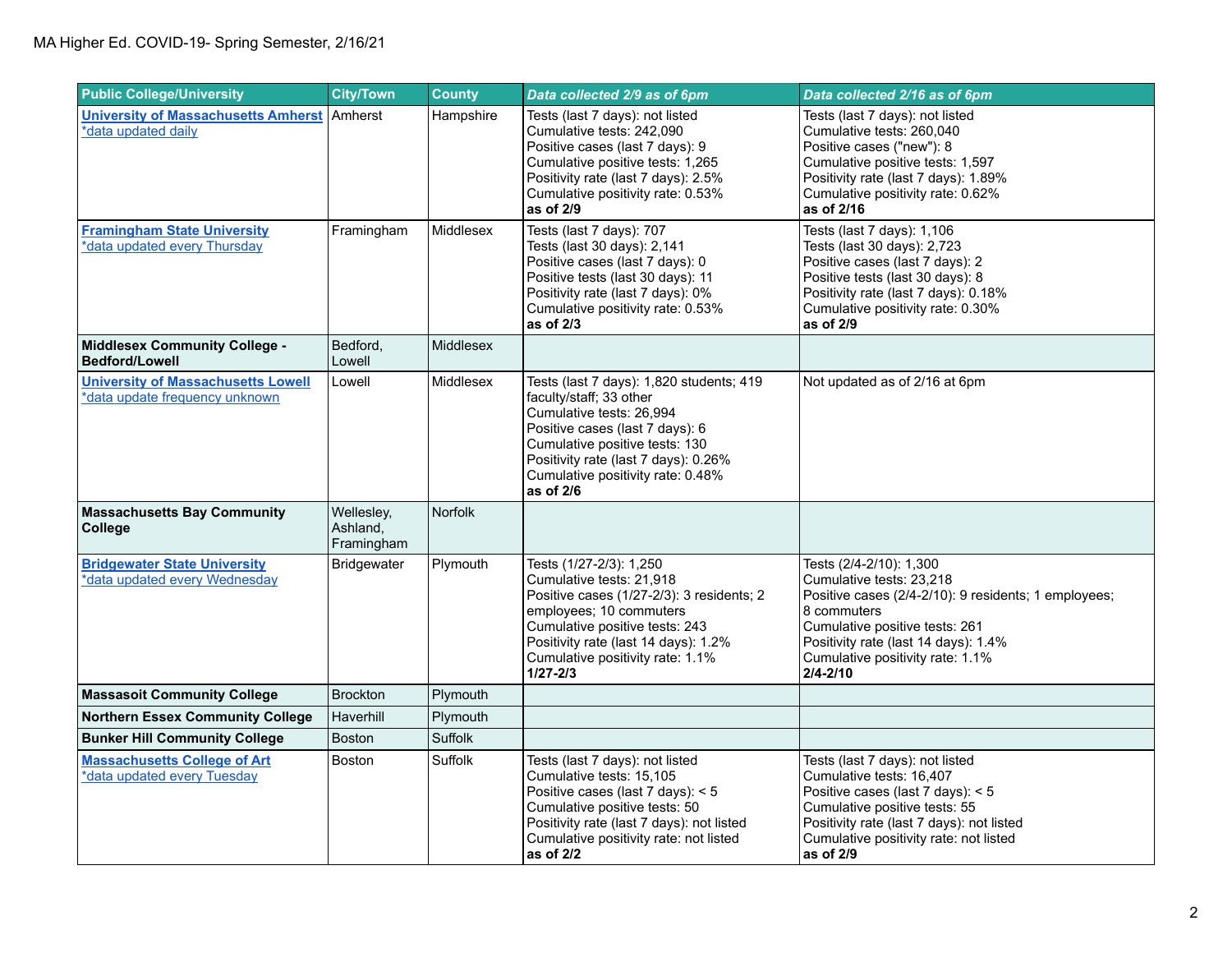| <b>Public College/University</b>                                                              | <b>City/Town</b> | <b>County</b> | Data collected 2/9 as of 6pm                                                                                                                                                                                                                                        | Data collected 2/16 as of 6pm                                                                                                                                                                                                                                       |
|-----------------------------------------------------------------------------------------------|------------------|---------------|---------------------------------------------------------------------------------------------------------------------------------------------------------------------------------------------------------------------------------------------------------------------|---------------------------------------------------------------------------------------------------------------------------------------------------------------------------------------------------------------------------------------------------------------------|
| <b>Roxbury Community College</b>                                                              | <b>Boston</b>    | Suffolk       |                                                                                                                                                                                                                                                                     |                                                                                                                                                                                                                                                                     |
| <b>University of Massachusetts Boston</b><br>*data update frequency unknown                   | Boston           | Suffolk       | Tests (last 7 days): 543<br>Cumulative tests: 7,910<br>Positive cases (last 7 days): 7<br>Cumulative positive tests: 95<br>Positivity rate (last 7 days): not listed<br>Cumulative positivity rate: 1.2%<br>as of 2/2                                               | Tests (last 7 days): 684<br>Cumulative tests: 9,275<br>Positive cases (last 7 days): 3<br>Cumulative positive tests: 102<br>Positivity rate ("current"): 1.1%<br>Cumulative positivity rate: not listed<br>as of 2/16                                               |
| <b>Fitchburg State University</b><br>*data updated every Thursday                             | Fitchburg        | Worcester     | Tests (last 7 days): 1,127<br>Cumulative tests: 3,133<br>Positive cases (last 7 days): 9<br>Cumulative positive tests: 31<br>Positivity rate (last 7 days): 0.79%<br>Cumulative positivity rate: 0.99%<br>as of 2/5                                                 | Tests (last 7 days): 1,217<br>Cumulative tests: 4,346<br>Positive cases (last 7 days): 3<br>Cumulative positive tests: not listed<br>Positivity rate (last 7 days): 0.25%<br>Cumulative positivity rate: 0.69%<br>as of 2/12                                        |
| <b>Mount Wachusett Community</b><br><b>College</b>                                            | Gardner          | Worcester     |                                                                                                                                                                                                                                                                     |                                                                                                                                                                                                                                                                     |
| <b>Quinsigamond Community College</b>                                                         | Worcester        | Worcester     |                                                                                                                                                                                                                                                                     |                                                                                                                                                                                                                                                                     |
| <b>University of Massachusetts Medical</b><br><b>School</b><br>*data update frequency unknown | Worcester        | Worcester     | Tests (last 7 days): 2,240<br>Cumulative tests: 62.796<br>Positive cases (last 7 days): 5<br>Cumulative positive tests: 140<br>Positivity rate (last 7 days): not listed<br>Cumulative positivity rate: 0.22%<br>as of $2/6$                                        | Tests (last 7 days): 2,308<br>Cumulative tests: 65,104<br>Positive cases (last 7 days): 3<br>Cumulative positive tests: 143<br>Positivity rate (last 7 days): not listed<br>Cumulative positivity rate: 0.22%<br>as of 2/13                                         |
| <b>Worcester State University</b><br>*data updated Monday and Thursday                        | Worcester        | Worcester     | Tests (last 7 days): 1,837<br>Cumulative tests: 3,843<br>Positive cases (last 7 days):<br>12 students; 2 employee<br>Cumulative positive tests:<br>23 students; 3 employees<br>Positivity rate (last 7 days): 0.8%<br>Cumulative positivity rate: 0.7%<br>as of 2/8 | Tests (last 7 days): 1,124<br>Cumulative tests: 4.967<br>Positive cases (last 7 days):<br>5 students; 3 employee<br>Cumulative positive tests:<br>29 students; 7 employees<br>Positivity rate (last 7 days): 0.7%<br>Cumulative positivity rate: 0.7%<br>as of 2/15 |